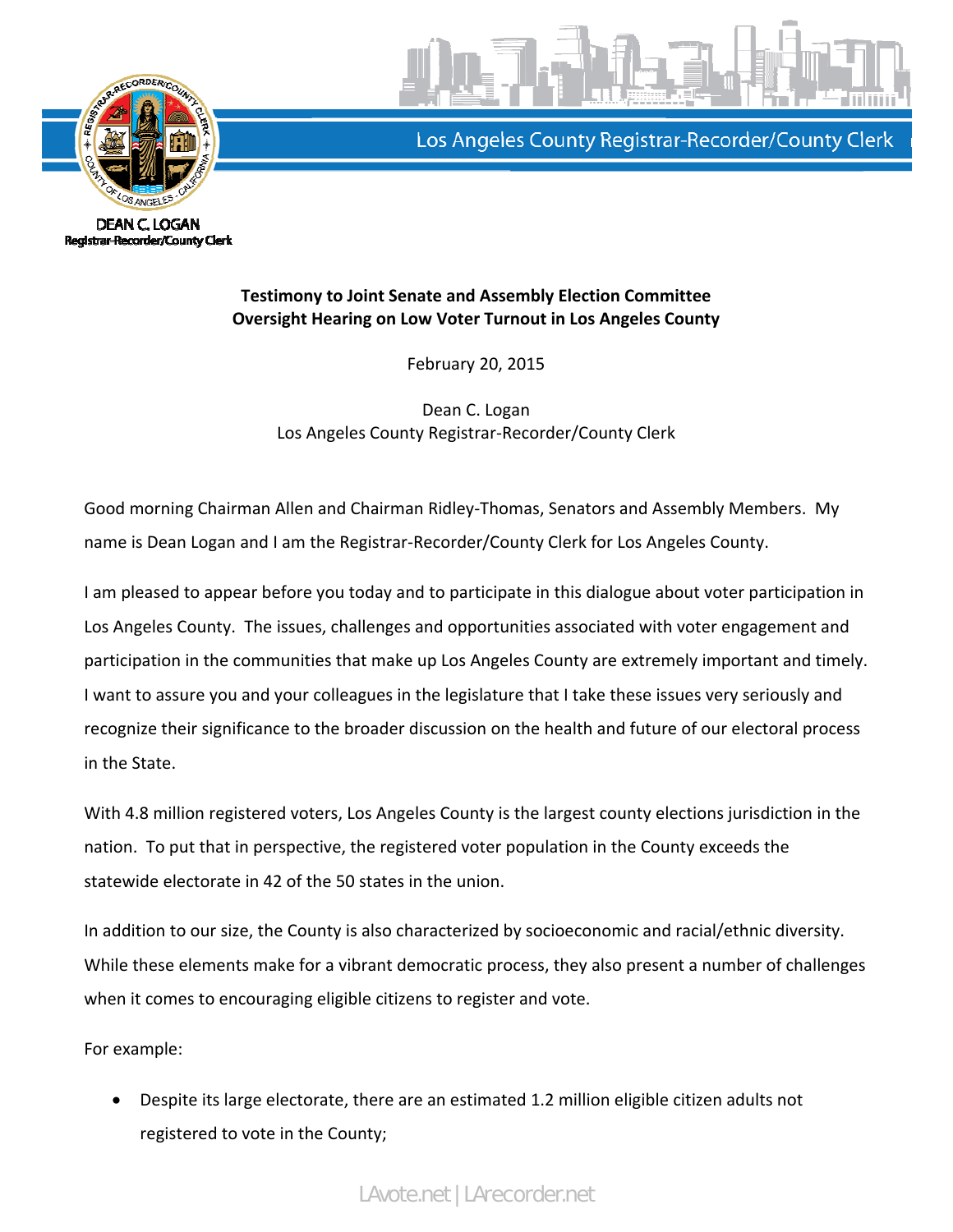- Under the provisions of the federal and state Voting Rights Acts, the County provides language assistance in nine written languages and in‐person, bi‐lingual support in an additional three languages other than English;
- The geography of the County, covering 4,083 square miles includes both urban and rural areas; coastal and inland regions and communities that represent nearly all extremes of socioeconomic status;
- Los Angeles County residents are also characterized with high rates of mobility. According to the U.S. Census Bureau, on average County residents move every 1.2 years and, as you can imagine, the rate of updating their voter registration information and status is much slower;
- Additionally, data collected by the U.S. Census Bureau indicates the two fastest growing populations in the County are residents between the ages of 18 and 25 and those over the age of 65. And, for the first time in our history, residents under the age of 30 make up a plurality of the County's population.

These demographics underscore the cultural and ethnic diversity the electoral process must bridge to reach and serve all eligible citizens. As the Registrar‐Recorder/County Clerk, I serve as the chief elections official charged with the effective administration and conduct of Federal, State and Local elections in Los Angeles County. However, beyond my Department's administrative responsibilities is its responsibility to also ensure that the elections process is accessible to all registered voters through sustained efforts to educate, inform, encourage and facilitate voter participation.

It is my strong belief that increased voter participation is founded on an accessible electoral process that eliminates barriers and reduces the effort and resources necessary for an eligible citizen to register and vote. Increased access to the voter registration process, to information about elections and to the ballot and the options available to cast a ballot are critical to fostering an environment conducive to higher voter participation.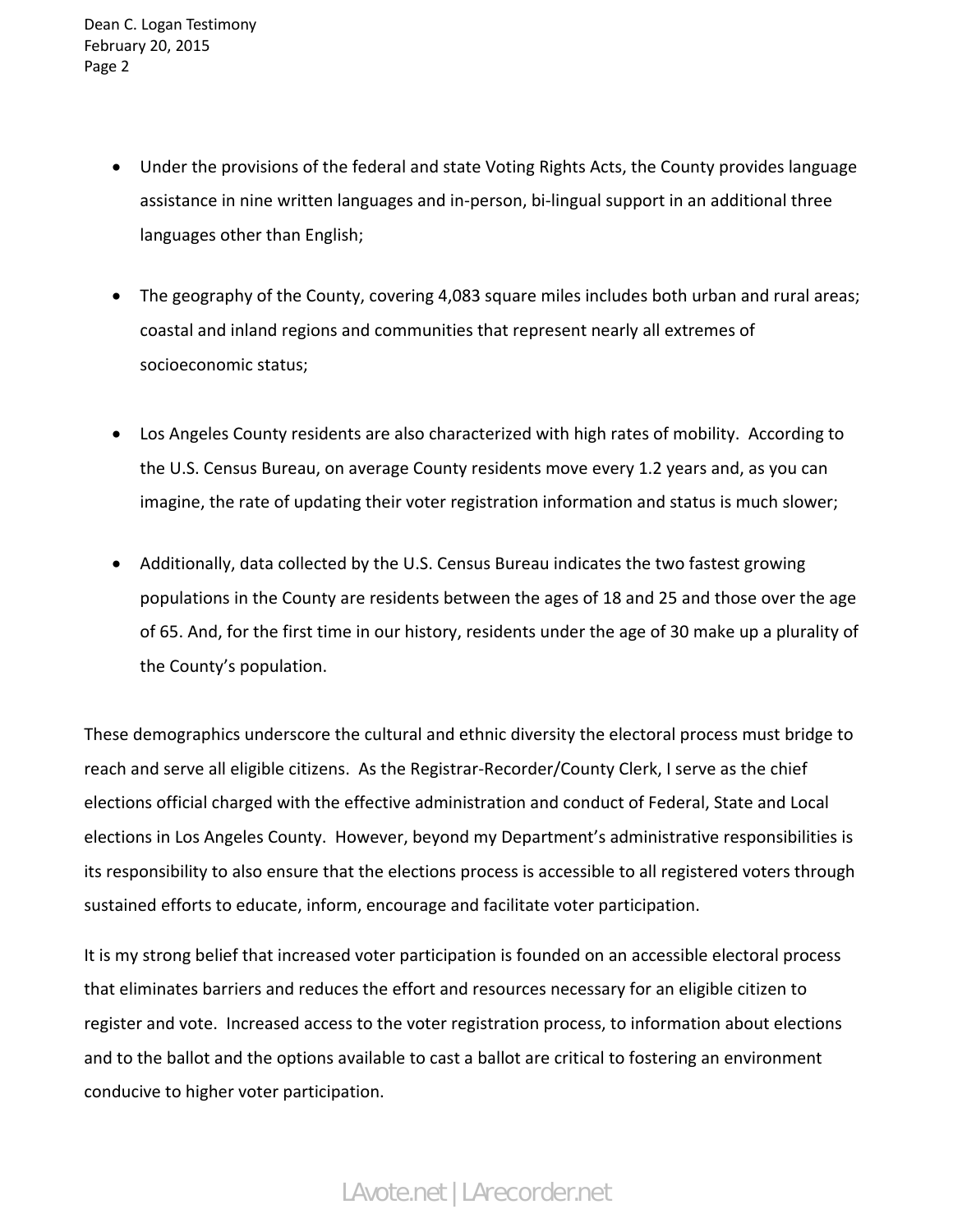A comprehensive voter outreach and education program is a necessary and critical function of election administration. Our Department maintains a modest yet permanent staffing level devoted to planning and implementing year-round voter outreach and education programs. These efforts sustain our ongoing commitment to foster a strong culture of voter participation in the County; however, the challenge of scale and dwindling resources can often limit the impact of those efforts. I am happy to provide specific examples of these activities during Q&A or as follow‐up to today's hearing.

Over the past three decades, voter turnout in Los Angeles County, as in much of the State, has been declining; especially in Primary and Off‐Year elections – declining from 53% voter turnout in the 1982 Statewide Primary to 23% in the June 2010 Primary and, more recently, 17% in the June 2014 Statewide Primary. And, as has already been highlighted this morning, we are all alarmed by the historically low turnout in the most recent November 2014 Gubernatorial General Election.

While this decline in participation is relatively recent, history of the American voting experience is ripe with examples of citizens embracing the voting franchise as a means of shifting public policy, flexing civil rights and breaking through barriers. As we celebrate the 50<sup>th</sup> Anniversary of the 1965 Federal Voting Rights Act, we are reminded of the significance – and the very recent uncertainty and imbalance – associated with the freedom to register and to vote.

Local examples here in Los Angeles County tell stories of voters mobilizing around events and issues despite system limitations or administrative barriers:

- In 2008, when regulatory changes imposed by the Secretary of State curtailed early voting options in Los Angeles County, voters still flocked to our offices in Norwalk literally wrapping in lines around the building to cast votes in advance of Election Day;
- In 2003, voter participation in the off-cycle recall election well exceeded what we experienced in November; and
- In 2011, voters in the City of Bell showed up in droves to reclaim governance of the city in the aftermath of high profile political corruption charges leveled against the City Manager and Council.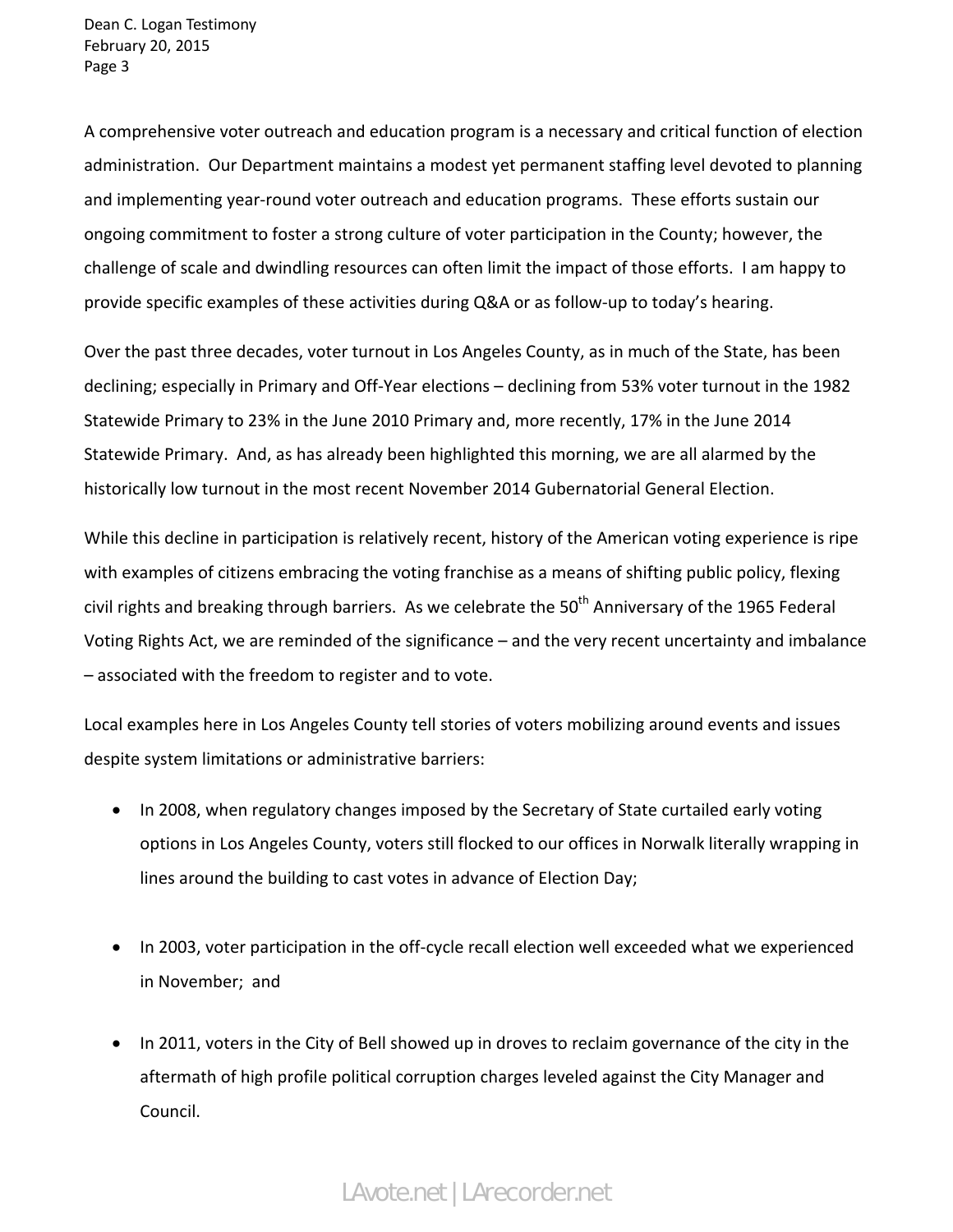Arguably, more than any other electoral jurisdiction in the country, Los Angeles County voters have seen the elections process leveraged to break ethnic, socioeconomic and gender barriers – leading the nation in the election of public officials representing the breadth of the demographics that define the County.

Why then are we experiencing record low rates of voter participation?

Increasingly, the discussion around voter participation has focused on the mechanics of how elections are conducted – the places, dates, times, options and equipment used to vote here in Los Angeles County and beyond. Recent coverage has highlighted statistical disparities between the geographic population base in Los Angeles County and higher rates of voter participation in lower populated regions of the state like the Bay Area and the variance in the numbers of voters registered to vote by mail in other regions of the state compared to Los Angeles County.

With regard to vote by mail, let me be clear that Los Angeles County actively promotes options for voting by mail. And, the use of mail ballots, while consistently remaining below statewide averages, has steadily increased over the past decade. In the past five years, for example, the number of permanent vote by mail voters has increased from just over 600,000 in 2010 to nearly 1.6 million today. I believe you will hear from other speakers today who have researched vote by mail trends and associated demographic impacts in Los Angeles County and across the State. We are continually engaging with those who do that research and, in recognition of the emphasis on vote by mail in the post‐election analysis; we will expand our outreach and promotion of vote by mail in Los Angeles County.

Others point to the lack of hotly contested, high profile campaigns and partisan polarization as symptoms of the decline in turnout. Many contend society and younger generations, in particular, are just apathetic and disengaged, yet research indicates a higher rate of participation in other forms of civic engagement such as volunteerism and community activism. Still others surmise that the frequency of elections and/or the outdated equipment we use to vote have deflated the significance of voting or rendered it out of place with today's fast‐paced, information‐driven way of life.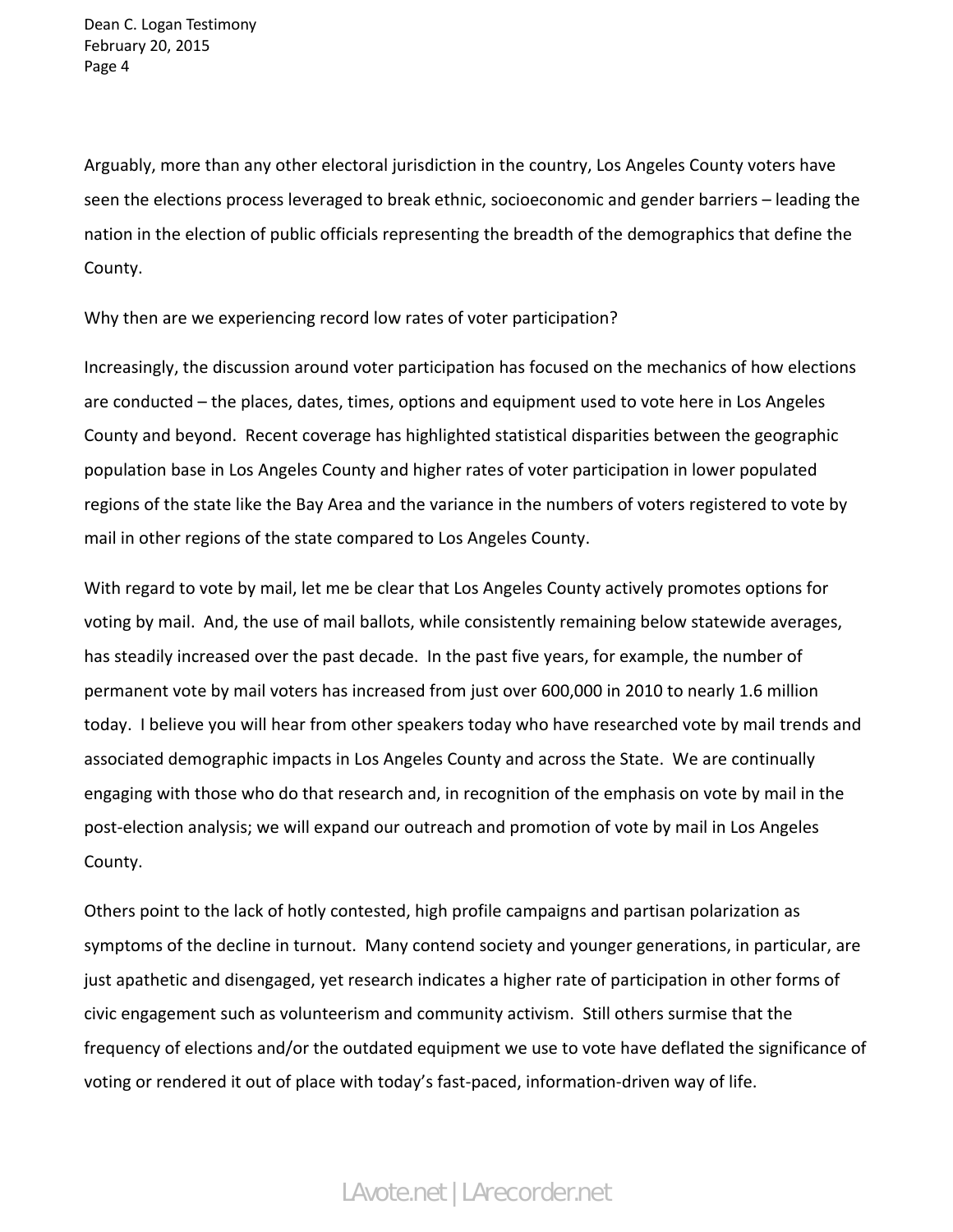I believe all of these theories have relevance and should be explored further. There is great opportunity for administrative improvement and expanded outreach and education. Without broader context, however, I believe these theories leave the conversation incomplete and the likelihood of a near-term shift uncertain. Recognizing this, a broader conversation about voter participation, then, has to go beyond the mechanics of how voting works to include the more challenging question of what it means and why large numbers of voters are affirmatively opting out.

To do this, Los Angeles County recently partnered with the Greenlining Institute and the Future of California Elections on a Voter Experience Project in which on scene video interviews were conducted with voters just after they voted at their polling places during the June and November 2014 elections. A summary report and a link to a brief video about the project have been provided for your information. Our next step is to use the same model of engagement – in-person video interviews – with non-voters to get a better handle on the systemic and motivational dynamics that contribute to registered voters opting out of election participation.

It is absolutely incumbent upon those of us charged with the administration of elections to expand and modify the process to ensure ease and access to voting. Los Angeles County has taken on that challenge in an effort to modernize our voting systems based on a voter‐centered design and development model that will result in voting equipment that is sustainable, secure and transparent while, at the same time, agile enough to adapt to changing voter preferences, advancements in technology and shifting demographics. I am pleased that those efforts led to the passage of Senate Bill 360; which fundamentally changed the way voting systems are tested and approved in California and that the project was recognized last year as a national model by the Presidential Commission on Election Administration. Again, I have provided supplemental information about the Voting Systems Assessment Project (VSAP) for your reference and review.

That large scale, systemic change to elections administration in Los Angeles County will take time to fully develop and implement. Current projections are to begin implementing the new systems in the 2018 election cycle. In the interim, it is critical that we maintain the integrity and viability of existing systems; and that we expand administrative efforts to increase voter engagement and participation as we bridge to a more modernized voting experience.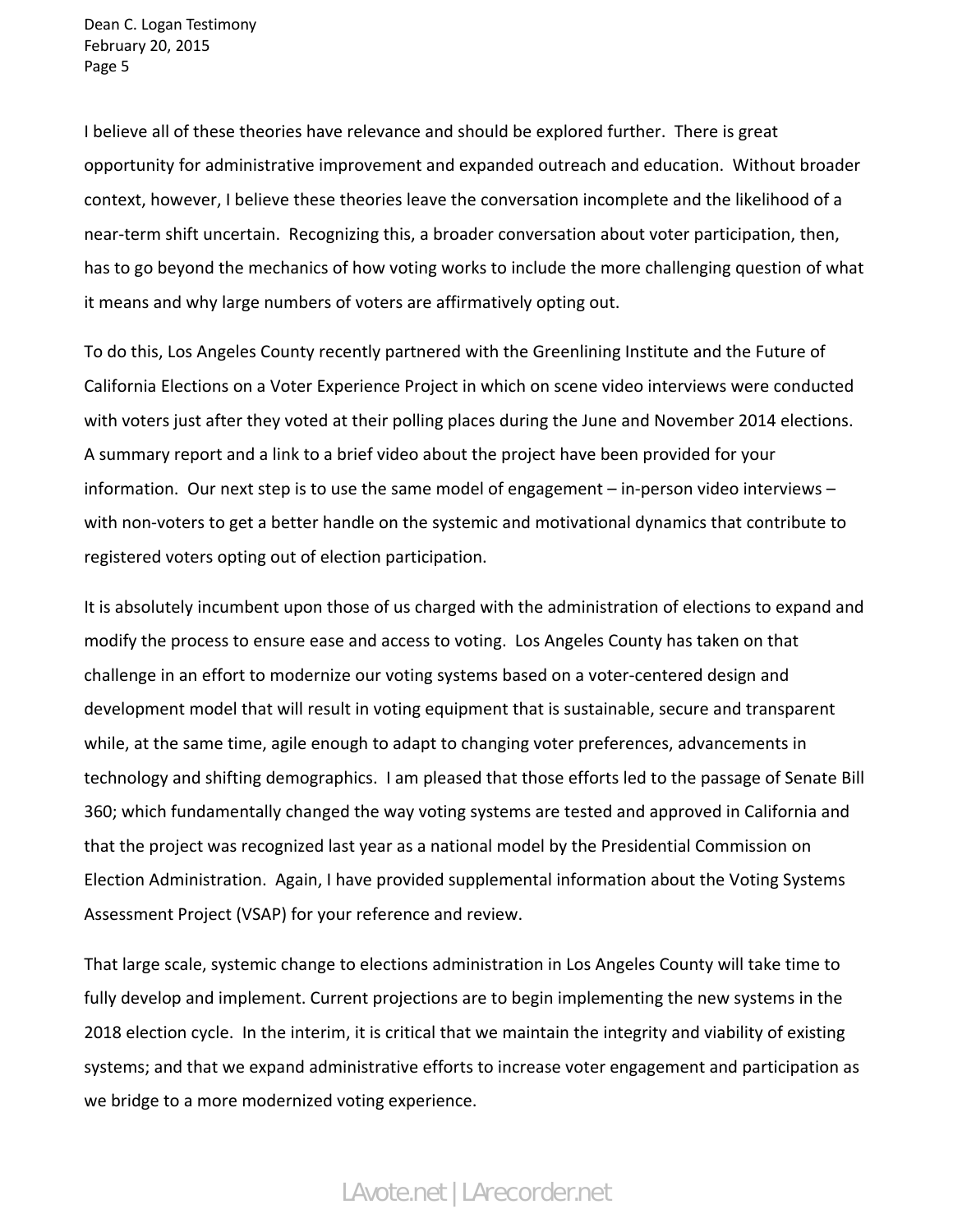Los Angeles County is a media driven market. Because of its size and its demographic and geographic diversity, effective countywide outreach efforts that are truly to scale must incorporate a coordinated media outreach strategy. In particular, for elections, media sources like television, radio, digital, online and print (including ethnic media) are the primary sources voters turn to during election time. An expanded voter outreach and education program requires engagement with a broader spectrum of these outlets.

We have worked to develop strategic partnerships with local media partners – primarily radio – in order to develop and implement comprehensive and substantive media campaigns that go beyond simple ads. We have adopted a strategy of "meeting voters where they are" as opposed to more traditional public outreach models that seek to draw citizens in to government websites and facilities.

In doing that, we have secured commitments from specific media outlets to leverage their resources and their talent to promote voting and elections in new innovative ways taking advantage of social media and other forms of digital media. Additionally, in 2014 we partnered with the Orange County Registrar of Voters in a messaging campaign targeted to the Southern California region and our shared media market offering interactive web‐based voter information and promotional messaging about voting and elections on digital radio (Pandora).

Those efforts have proven effective in particular in increased voter registration activity, but they have been limited in scope and reach due to minimal resource allocations. Clearly, increased visibility and emphasis is needed in turning voters out to vote, once registered. Currently, the Department has an annual budget of just \$250,000 for outreach and education activities. In 2008, a time when the County's turnout was competitively high, the Department implemented a larger scale media campaign with great success, earning national recognition as an innovative best practice by the National Association of Counties (NACO). Unfortunately, those efforts were funded using one‐time federal funds from the Help America Vote Act (HAVA) that are not authorized for ongoing activity. For reference, a comprehensive, collaborative media campaign effort in Los Angeles County is estimated to cost in the range of \$500,000 to \$2 million per major election cycle.

In addition to increasing and stabilizing funding for comprehensive voter outreach and education, California is at a point where we can and should begin investing resources and aligning our regulatory framework to support more portable and interactive voting options such as community vote centers,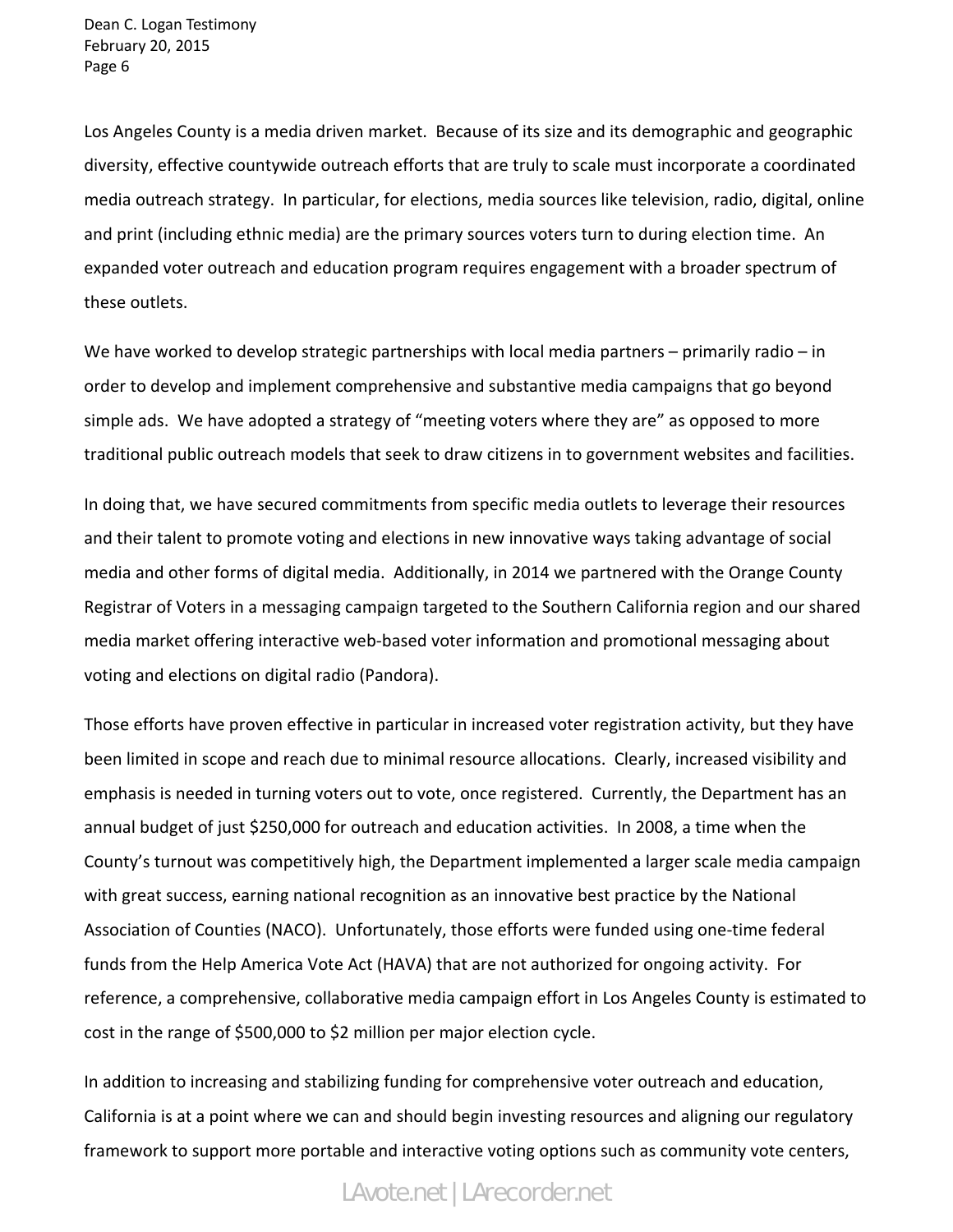early voting and expanded mail ballot distribution and drop boxes. To do that effectively, we have to come to terms with the way in which we fund elections and address the current suspension of state mandates that were put in place to support increased vote by mail activity, voter file maintenance, the conduct of special vacancy elections and systemic improvements like the same‐day voter registration law that is scheduled to be implemented in 2017.

We also need to address issues of voter fatigue resulting from the frequency of elections and the overlap of local elections – a phenomenon that is exaggerated in Los Angeles County where a total of 38+ elections have been conducted since 2009 – including the upcoming March 17 Special Vacancy election for the 21<sup>st</sup> State Senate district where only one candidate will appear on the ballot, but a full scale election with all its complements is mandated at an estimated cost of \$1.4 million that will be borne by Los Angeles County. Those are resources that, arguably, could be better used to support voter outreach and education activity – and, the frivolity of the election impacts voters' impressions about the importance of voting.

Better use and collection of data is another focus area. We need to look at micro data analysis to ensure that efforts geared toward increasing voter participation don't simply address overall turnout, but that they measure the impact and engagement of traditionally underserved or underperforming communities as well. In this regard, it is important to maintain voter education programs and voter information on a year‐round basis, not limited to the period just ahead of an election.

Finally, as a community at-large – government, non-profits, civil rights organizations, advocacy and private enterprise – we need to identify the events, examples and medium necessary to inform or remind the electorate of the power of the vote – the leveling impact it can have on the political playing field; the linkage between citizen‐driven elections and the adoption of public policy; the foundation it provides for ensuring public safety and the provision of other essential services; and the voice it provides to those who would otherwise be voiceless.

To that end, I have engaged our Community Voter Outreach Committee representing over 200 community and non‐governmental organizations and a subset advisory group to help develop a strategy and approach to voter engagement specifically geared toward increased participation in the 2016 election cycle. Preliminary discussions started earlier this year and will continue and expand in the weeks and months ahead.